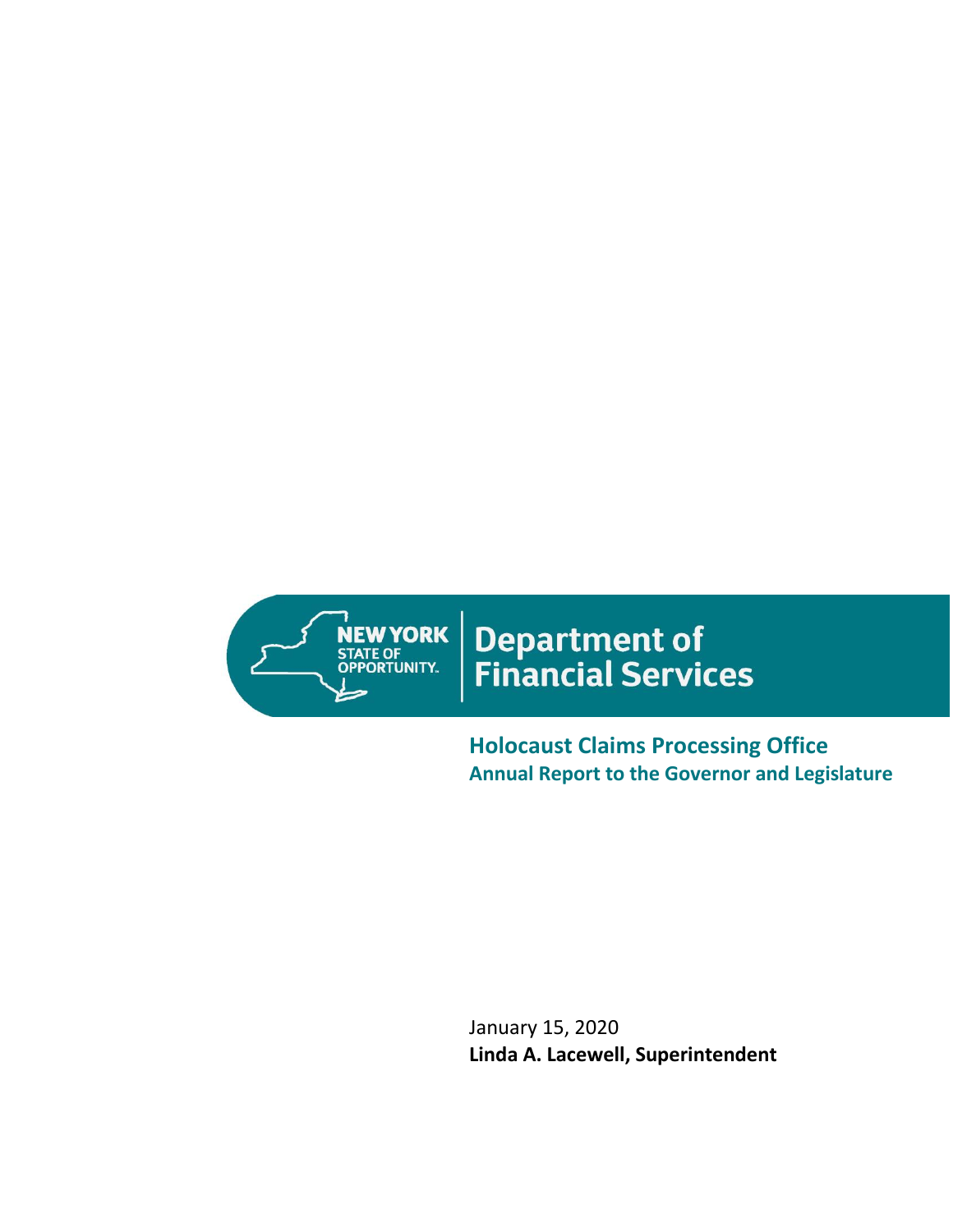## **I. Operations**

In 1997 the State of New York demanded accountability for financial losses suffered during the Holocaust and created the first office in the world to assist Holocaust victims and their heirs pursue restitution. The Holocaust Claims Processing Office ("HCPO") was established to provide institutional assistance to individuals seeking to recover assets lost due to Nazi persecution. Due to our efforts, banks, insurance companies, international organizations, museums and art collectors, and countries around the world continue to look to New York to set the standard for issues regarding Holocaust-era assets and restitution claims.

Claimants pay no fee for the HCPO's services, nor does the HCPO take a percentage of the value of the assets recovered. The HCPO is a unit within the New York State Department of Financial Services Consumer Protection and Financial Enforcement Division ("CPFED").

The HCPO has been able to ease the burdens, roadblocks, and costs often incurred when individuals pursue claims on their own. It remains the only government entity that aids Holocaust victims and their heirs with a variety of multinational restitution and compensation processes. To date, we have assisted individuals from 46 states, the District of Columbia, and 40 countries.

In response to the complex nature of restitution claims, the HCPO has developed a systematic method to handle cases. First, individual claims are assigned to members of the HCPO staff who assist in securing the necessary genealogical and historical documentation to ensure viability of the claim. As claims received by the office range from the partially or even fully documented to the purely anecdotal, the HCPO undertakes claimant-specific research in domestic and international archives as well as public and private repositories to obtain as much data as possible regarding lost assets. The HCPO also conducts general historical research to corroborate and contextualize the information the office shares with claimants, claims processing organizations, companies, institutions and governmental authorities.

Second, the HCPO determines where to file the claim(s) by ascertaining which present-day company or claims process is responsible for the lost asset in question, or in the case of a cultural asset we must ascertain the current holder. Third, the HCPO submits claim information to the appropriate companies, authorities, museums, or organizations requesting that a complete and thorough search be made for the specified asset and when applicable, that the lost property be restituted to claimants. To ensure rigorous review of these requests, the HCPO maintains frequent contact with entities to which it submits claims. Claimants may contact the HCPO with questions at any time knowing that they have a committed advocate that will be responsive to their concerns.

Finally, the HCPO reviews the decision rendered on the claim to ensure that it adheres to published processing guidelines and helps claimants understand those guidelines in order to interpret decisions. In the event a claimant wishes to appeal a decision, the HCPO guides claimants through the appeals process and performs additional research when possible. Alternatively, when claimants receive positive decisions that include monetary awards, the HCPO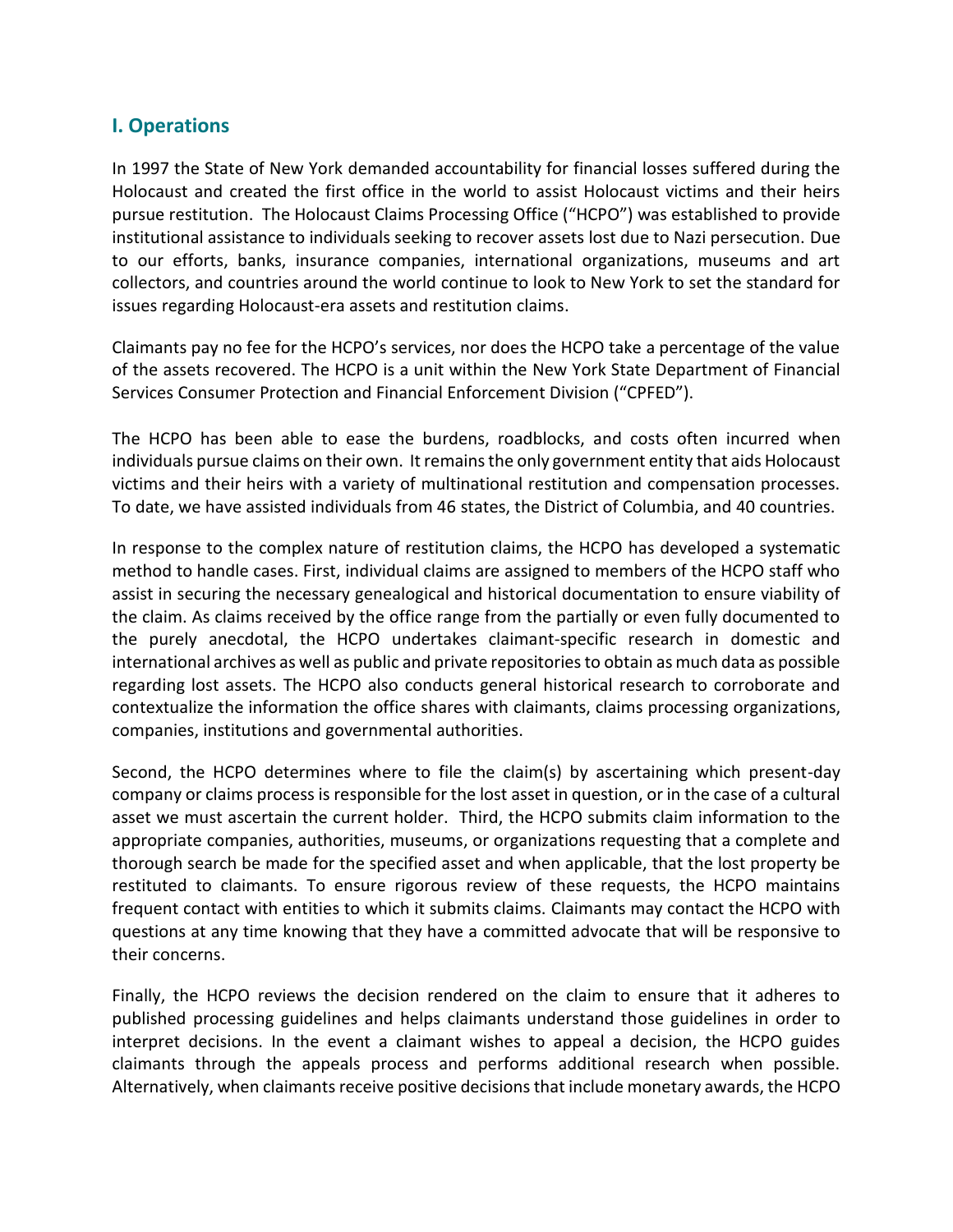facilitates payment by explaining the necessary forms and following up with the claims entity to ensure payment. In the case of cultural property, the HCPO will facilitate the resolution of a claim between the current possessor of the object and the claimant, resulting in either a compensation agreement or restitution of the item.

Statistics regarding the operations of the HCPO can be found by online by going to New York's Open Data Portal<sup>1</sup> and are also available as part of the Financial Frauds and Consumer Protection Annual Report<sup>2</sup>.

## **III. Accomplishments**

 $\overline{a}$ 

**Collaboration with European Restitution Agencies**: Superintendent Lacewell met with representatives of the U.K. Enemy Property Claims Assessment Panel, the French Commission for the *Compensation of Victims of Spoliation Resulting from the Anti-Semitic Legislation in Force during the Occupation*, and the French Ministry of Cultures' *Mission for the Research and the Restitution of Spoliated Cultural Property between 1933 and 1945*, to strengthen cooperation and forge new partnerships with these agencies.

**Testimony Before the United States Senate**: HCPO Director Anna Rubin testified before the U.S. Senate Committee on the Judiciary, on September 17, 2019, at their hearing<sup>3</sup> entitled "Holocaust-Era Insurance Claims." Ms. Rubin's testimony addressed how the HCPO handles insurance claims noting how litigation will likely not achieve the closure elderly claimants are seeking. The HCPO continues to successfully process Holocaust-era insurance claims and demonstrates how a voluntary review of claims continues to be the most judicious approach to assisting individuals find closure on this longstanding issue.

**International Symposium Planned**: In August the HCPO launched a call for papers for *Terms of Art: Understanding the Mechanics of Dispossession During the Nazi Period*, the first symposium hosted by New York State for practitioners in the field of art restitution. The symposium will be held May 7-8, 2020, with the aim to explore methods of involuntary loss from a historical, art historical and practical basis. New York State is again taking the lead in the field of Holocaust restitution to resolve claims in a more consistent and expeditious manner.

**Favorable Ruling Issued by Germany's Advisory Commission**: Advocacy by the HCPO ensured a dispute with a German Museum resulted in painting being returned to its rightful owners, the Dr. Max and Iris Stern Foundation. The decision marks the second successful resolution of a claim by the HCPO through the *Advisory Commission on the Return of Cultural Property Seized as a Result of Nazi Persecution, Especially Jewish Property*.

<sup>&</sup>lt;sup>1</sup> <https://data.ny.gov/Government-Finance/Holocaust-Claims-Processing-Office-Statistics/ie3e-p84t>

 $2 \text{ https://www.dfs.ny.gov/system/files/documents/2019/04/ffcpd}$  annualrep 2018.pdf

<sup>&</sup>lt;sup>3</sup> <https://www.judiciary.senate.gov/meetings/holocaust-era-insurance-claims>